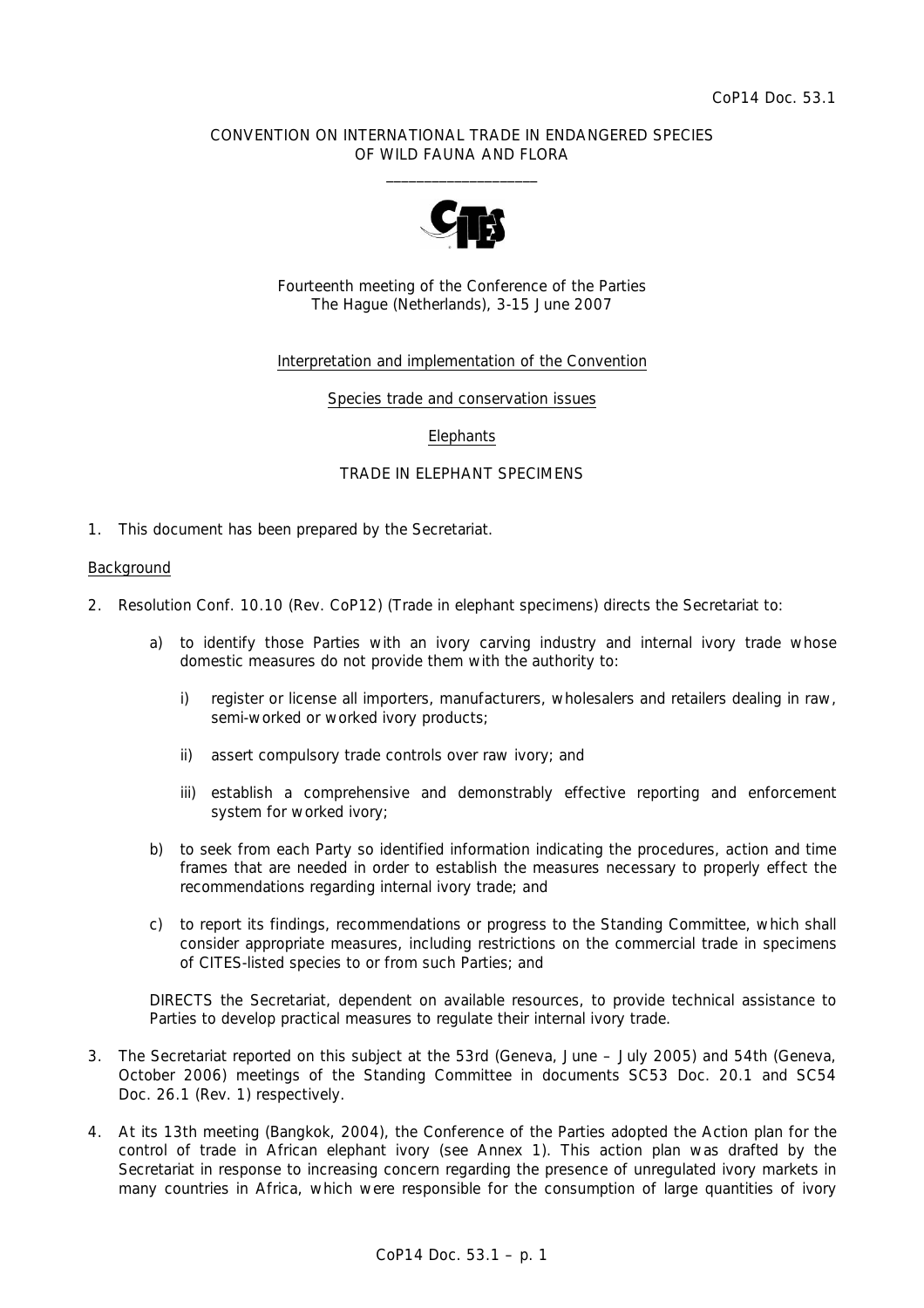from illegally killed elephants. It also reflected an agreement by the Standing Committee that a continent-wide approach should be taken to eliminating unregulated domestic ivory markets.

5. It is important to note that the Action plan was firstly presented at the sixth dialogue meeting of African elephant range States, which was convened in Bangkok immediately prior to CoP13, and that the plan was endorsed by the participants in the meeting and forwarded for consideration by the Conference of the Parties.

### Implementation of the Action plan

- 6. Documents SC53 Doc. 20.1 and SC54 Doc. 26.1 (Rev. 1) describe the work that has been undertaken to implement the Action plan. Many range States (Botswana, Cameroon, Côte d'Ivoire, the Democratic Republic of the Congo, Ethiopia, Gabon, Kenya, Malawi, Mozambique, Namibia, Rwanda, Senegal, Sierra Leone, South Africa, the Sudan, Togo, the United Republic of Tanzania, Zambia and Zimbabwe) have reported on their activities but others have not. The following countries have not submitted progress reports: Benin, Burkina Faso, the Central African Republic, Chad, the Congo, Djibouti, Equatorial Guinea, Eritrea, Ghana, Guinea, Guinea-Bissau, Liberia, Mali, Niger, Nigeria, Somalia, Swaziland and Uganda.
- 7. For its part, the Secretariat has attempted to fulfil its obligations under the plan by carrying out the following activities among others: providing technical assistance by way of seminars and workshops in three range States; conducting market surveys in a number of range States; communicating with all Customs and police authorities in Africa and supplying them with awareness-raising material; publicizing the Action plan at relevant regional and international meetings; supplying intelligence and other information regarding illicit trade to relevant Parties; and issuing Alerts relating to illegal trade in ivory.
- 8. The Secretariat was tasked by the Conference of the Parties with giving priority to Cameroon, the Democratic Republic of the Congo, Djibouti and Nigeria.
- 9. Cameroon has responded in a positive fashion and has undertaken a number of enforcement activities. It has also cooperated effectively with other countries and international law enforcement organizations, where ports in Cameroon have been identified as the export point for illegal ivory shipments leaving Africa. The Democratic Republic of the Congo has also undertaken enforcement work and has received technical assistance from the Secretariat and the Lusaka Agreement Task Force. The Secretariat finds it extremely difficult to communicate with Djibouti and, when messages appear to be delivered, they go unanswered by the CITES Management Authority. Nigeria does not appear, at present, to be able to implement the Convention and it is currently the subject of a recommendation for a suspension of trade, issued by the Standing Committee in June 2005.
- 10. The Secretariat has also liaised with other countries where illicit trade in ivory appears to be active and these have included, in particular, Egypt and Thailand. The Standing Committee has asked both countries to report to the Secretariat on their efforts to combat such trade and, at the time of writing (January 2007), the report from Egypt was awaited. Thailand's report is attached as Annex 2. The Secretariat will report orally at the present meeting on progress and, if necessary, will recommend additional measures. The Secretariat is aware that the United States of America continues to be a significant destination for illegally obtained ivory and awaits information from its CITES Management Authority as to the steps that are to be taken to address this matter.
- 11. Point 2 of the Action plan requests range States to submit progress reports. Some have submitted very detailed information. The Secretariat has, to date, regarded any submission of information as an indication of progress. Its intention, when drafting the plan and incorporating reporting, was to enable it to obtain an overview of the types of activities that countries were undertaking. It did not intend reporting to be a compliance measure. In Point 8 of the plan, the Conference at CoP13 took the unusual step of providing the Secretariat with the authority to issue a recommendation for a suspension of trade where it was found that Parties or non-Parties were found not to implement the plan or where ivory was found to be illegally sold.
- 12. Point 8 reflected the views of the Conference, and the range States, that illegal trade in ivory is a serious matter for the Convention and the Secretariat believed that it should make use of this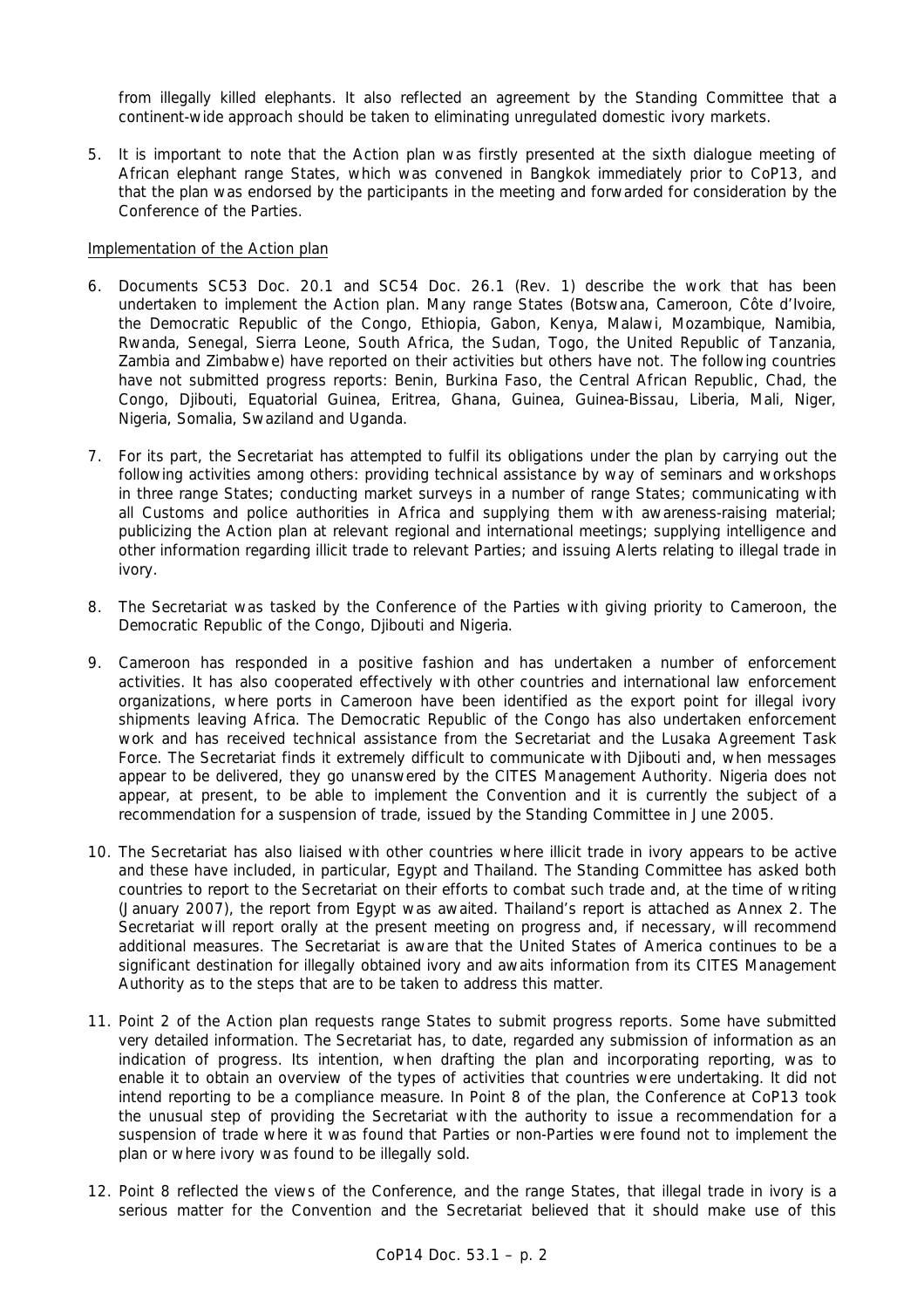authority only in cases where it had evidence of serious non-compliance, for example, significant illicit trade and lack of response by national authorities. On two occasions, it warned Parties that it would invoke Point 8 if enforcement action was not taken. This resulted in appropriate action.

- 13. The Secretariat believes its approach to this matter has been the correct one and that it would not be appropriate to issue a recommendation for suspension of trade based solely on a failure to submit a progress report or, indeed, based upon information that has not been verified by the Secretariat. For example, the Secretariat was aware of one country that had, historically, an important carving industry and appeared to be both a source country and transit point for illicit trade. Media reports and information from non-governmental sources would have suggested that this could have been a country where Point 8 might have been invoked. However, *in situ* verification work by the Secretariat, assisted by TRAFFIC, showed that the availability of ivory in domestic markets was not at the serious levels that had been described. This experience demonstrates the importance of the *in situ* verification activities referred to in Point 7 of the Action plan.
- 14. It must be acknowledged, however, that the Secretariat's ability to provide assistance and to monitor implementation of the Action plan has been severely restricted by a lack of resources (both human and financial). This situation seems unlikely to change in the near future. More positively, substantial funding has been identified in the new five-year MIKE programme that will assist TRAFFIC to continue its work in relation to ETIS (the Elephant Trade Information System) and to engage in further work related to domestic ivory markets. Such work, overseen by the Secretariat, should provide important information that can help guide and prioritize the Secretariat's input with regard to the Action plan.
- 15. It is disappointing that there has not been more widespread engagement by all African elephant range States in implementing the Action plan. Since a dialogue meeting of the States will be held prior to CoP14, the Secretariat intends to use it as an opportunity to liaise directly with these countries to seek their views on how the plan may best be carried forward. In the meantime, the Secretariat is issuing reminders to those States that have not reported progress.
- 16. Should it appear that a greater voluntary engagement is unlikely to be forthcoming, then alternative strategies may have to be developed. If it is the Conference's wish that the Secretariat should continue to have the primary role in monitoring implementation, then funds will require to be identified to enable it to conduct such work effectively, either using its own staff or by employing consultants. The activities funded through MIKE, referred to above, may allow the assessment of implementation to be improved but this remains to be seen.

# Potential ivory trading partners

- 17. The Secretariat has also reported to the Standing Committee on its work in relation to the annotation, adopted at CoP12 (Santiago, 2002), which authorizes Botswana, Namibia and South Africa to allow international trade from government-owned ivory stocks, if certain conditions are in place.
- 18. One of the conditions is that the ivory may only be traded "to trading partners that have been verified by the Secretariat, in consultation with the Standing Committee, to have sufficient national legislation and domestic trade controls to ensure that the imported ivory will not be re-exported and will be managed in accordance with all requirements of Resolution Conf. 10.10 (Rev. CoP12) concerning domestic manufacturing and trade".
- 19. The Secretariat, on its own and in conjunction with the World Customs Organization and TRAFFIC, has conducted verification missions to China and Japan, as these countries requested they be considered as countries of import for commercial trade in ivory. These missions have been described in reports submitted to the Standing Committee in documents SC53 Doc. 20.1 and SC54 Doc. 26.1 (Rev. 1) respectively. At SC54, the Committee designated Japan as a trading partner but also requested that the Secretariat submit an updated report concerning Japan at the 55th meeting of the Standing Committee, which will be held immediately prior to CoP14. The Secretariat also hopes to be in a position to make a recommendation at that meeting regarding China's position as a potential trading partner.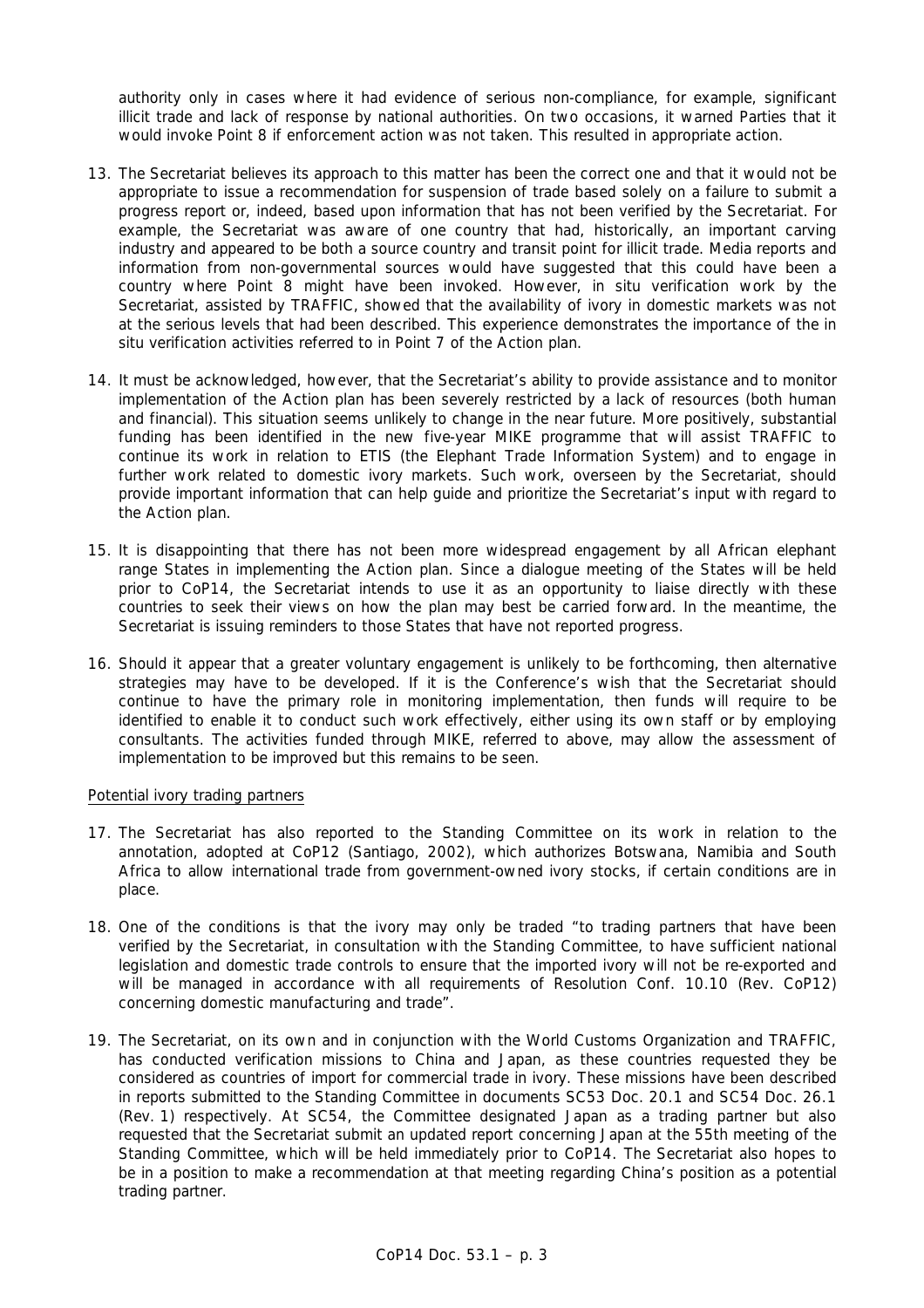## Zimbabwe

- 20. At SC54, the Secretariat expressed its concerns regarding the adequacy of the implementation of ivory trade controls in Zimbabwe. This country is presently the only CITES Party that engages in legal non-commercial exports of ivory carvings. The concerns were prompted by two instances that came to the attention of the Secretariat where unscrupulous traders had legally acquired raw ivory from government-owned stocks but had subsequently supplied it to persons in violation of Zimbabwe's national legislation. Some of this ivory had subsequently been exported from the country.
- 21. Zimbabwe advised the Secretariat that it was reviewing its control system and invited the Secretariat to visit Zimbabwe to assess the situation and assist in the review. At its 54th meeting, the Standing Committee endorsed this proposal.
- 22. A mission to Zimbabwe was conducted from 6 to 10 December 2006. During the mission, the twoperson Secretariat staff team met with the Minister of Environment and Tourism (who is the senior government official responsible for the CITES Management Authority), the Chairman of the Board of the Authority, Board members, the Director General of the Authority, and the Directors of Operations and Commercial and Finance Divisions. The team also met with a wide range of other Authority officials from its operations, scientific, licence and permit and investigations sections and examined the files and databases maintained by the Authority. Several visits were made to the central ivory store.
- 23. The team met with a prosecutor from the Attorney General's Office and a senior police detective, responsible for the investigation into a significant case of illicit trade. The team visited several ivory manufacturers and retail stores and examined the documentation such persons are required to keep and the ivory stocks on their premises. It also met with representatives of the recently-formed Zimbabwe Ivory Manufacturers Association.
- 24. The team found no evidence that staff of the Authority had colluded with the suspects involved in illicit trade or evidence of corruption in the Authority. Neither did it find evidence that any ivory of an illegal origin was entering the domestic markets in Zimbabwe. The team was of the opinion that the control system in Zimbabwe was basically sound but that a degree of complacency in its implementation had enabled unscrupulous individuals to circumvent the controls.
- 25. The team made a number of suggestions for improvements in the system and its enforcement, together with possible legislative changes. It was impressed by the responses that the Authority had taken and was satisfied that it was taking adequate steps to prevent further illicit trade. It was also impressed by the recently-formed Zimbabwe Ivory Manufacturers Association, which appears determined to work closely with the Authority to combat illicit trade and to bring a degree of selfregulation that was not present in the system before.
- 26. The Secretariat believes that no additional measures require to be taken by the Conference of the Parties in relation to trade in ivory from Zimbabwe. It will, however, closely monitor the situation and the progress made in implementing improvements. The Secretariat has been invited to conduct a further mission to Zimbabwe to assess implementation. Both the CITES Management Authority, and particularly the ivory traders, have been made aware of the serious implications that could result, i.e. a recommendation for suspension of trade, should further illicit trade occur.
- 27. During its meeting with the Minister of Environment and Tourism, the team was interested to learn that Zimbabwe has decided not to allow any further international trade in raw ivory, i.e. from its government-owned stocks. Instead, a policy has been adopted to permit export of carved ivory only, thereby ensuring maximum value to its citizens from this natural resource.

## Illegal trade in ivory

28. A report, to be prepared by TRAFFIC, describing the statistical analysis of data entered in ETIS will be presented at CoP14. The analysis will no doubt assist the Conference in its decision-making regarding measures to combat illicit trade in ivory. However, the Secretariat, through its enforcement-related activities, has noted that illegal trade continues to occur at serious levels. It is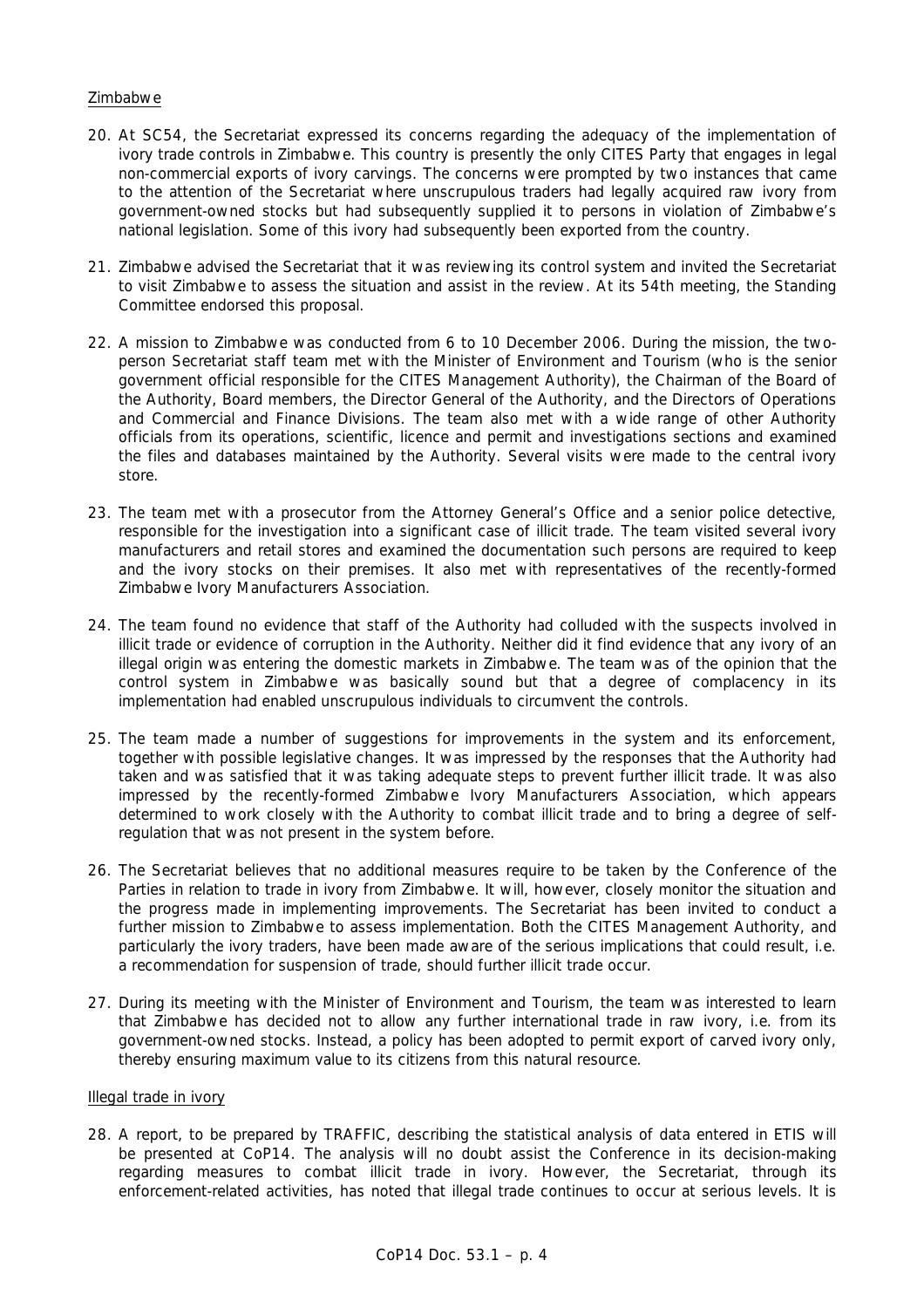aware, for example, of seizures that have taken place in the last 18 months that total well over 20 tonnes of ivory. In each case, the ivory appears to be of African origin.

- 29. It is difficult to determine whether these seizures reflect an increase in illicit trade, more accurate reporting of seizures, greater awareness of smuggling among enforcement agencies or increased efficiency of anti-smuggling measures. The analysis of ETIS data may provide a clearer insight.
- 30. The majority of large-scale seizures continue to be made in Asia. The Customs authority of Hong Kong S.A.R., China, (a previous recipient of the Secretary-General's Certificate of Commendation) continues to deserve special praise for its work in detecting the smuggling of ivory. China continues to be the country where most illicit ivory appears to be destined. However, Japan has also seen significant seizures.
- 31. The Philippines, previously regarded as a transit country for illicit shipments, has recently emerged as perhaps also a consumer country. Three major seizures took place at ports there in 2005 but, unfortunately, the ivory was subsequently stolen. Some has since been recovered and a number of officials are being prosecuted. Enforcement agencies have indicated their willingness for the Secretariat to visit the Philippines to examine ivory trade there more closely and it hopes to do so.
- 32. Some residents of Taiwan, Province of China, appear to play a significant role in the illegal trade in ivory. Such persons have been identified in several cases and seizures have also taken place in Taiwan.
- 33. It is noticeable that relatively few interceptions are made of illegal ivory shipments before they leave Africa. It is clear, aside from work to deal with unregulated domestic markets, that increased targeting must also take place at border control points, especially air and sea ports. The World Customs Organization and the UN Office on Drugs and Crime are engaging in the training of staff at major container ports around the world, including Africa, which is primarily aimed at combating the smuggling of narcotics or terrorist-related items. The Secretariat has provided awareness-raising material related to the smuggling of wildlife, and particularly ivory, for use at appropriate locations and both organizations have agreed to use this.
- 34. The volume of illegal trade in ivory, the sophisticated concealment, shipment and routing techniques that are employed, together with the potential profits to be made and the travel patterns of suspects, demonstrate that some of these activities are being coordinated in a highly organized manner. The response of the law enforcement community requires to be sophisticated and coordinated too. It has been noted that, even where suspects are identified, difficulties are experienced in bringing them before courts as they may flee from the country where the offence occurs. Extradition for ivory smuggling is not easy to achieve, as it is seldom a crime that will be identified in existing bilateral agreements and the often low penalties available to courts do not make it financially viable for many prosecution authorities.
- 35. The Secretariat has noted a marked increase in the exchange of information between countries and law enforcement agencies following seizures of illicitly-traded wildlife and this is true in relation to ivory smuggling. This results in more individuals responsible for illegal trade being identified and important intelligence being gathered. The Secretariat applauds the efforts of the Interpol General Secretariat that will organize a meeting in January 2007, assisted by the Kenya Wildlife Service, where countries with experience of significant ivory seizures will gather to exchange information and consider future strategies. Interpol will also provide crime analysis support to this meeting.
- 36. The Secretariat continues to encourage the use of 'controlled deliveries' when smuggling is detected, so that those responsible can be identified and arrested. As it prepared this document, such an operation was taking place involving countries in Asia, using information provided by the Lusaka Agreement Task Force and with coordination support being provided by Interpol. It may be no coincidence that those responsible chose to ship illicit ivory a few days before the Christmas holiday period, probably hoping that reduced border control staff would be on duty.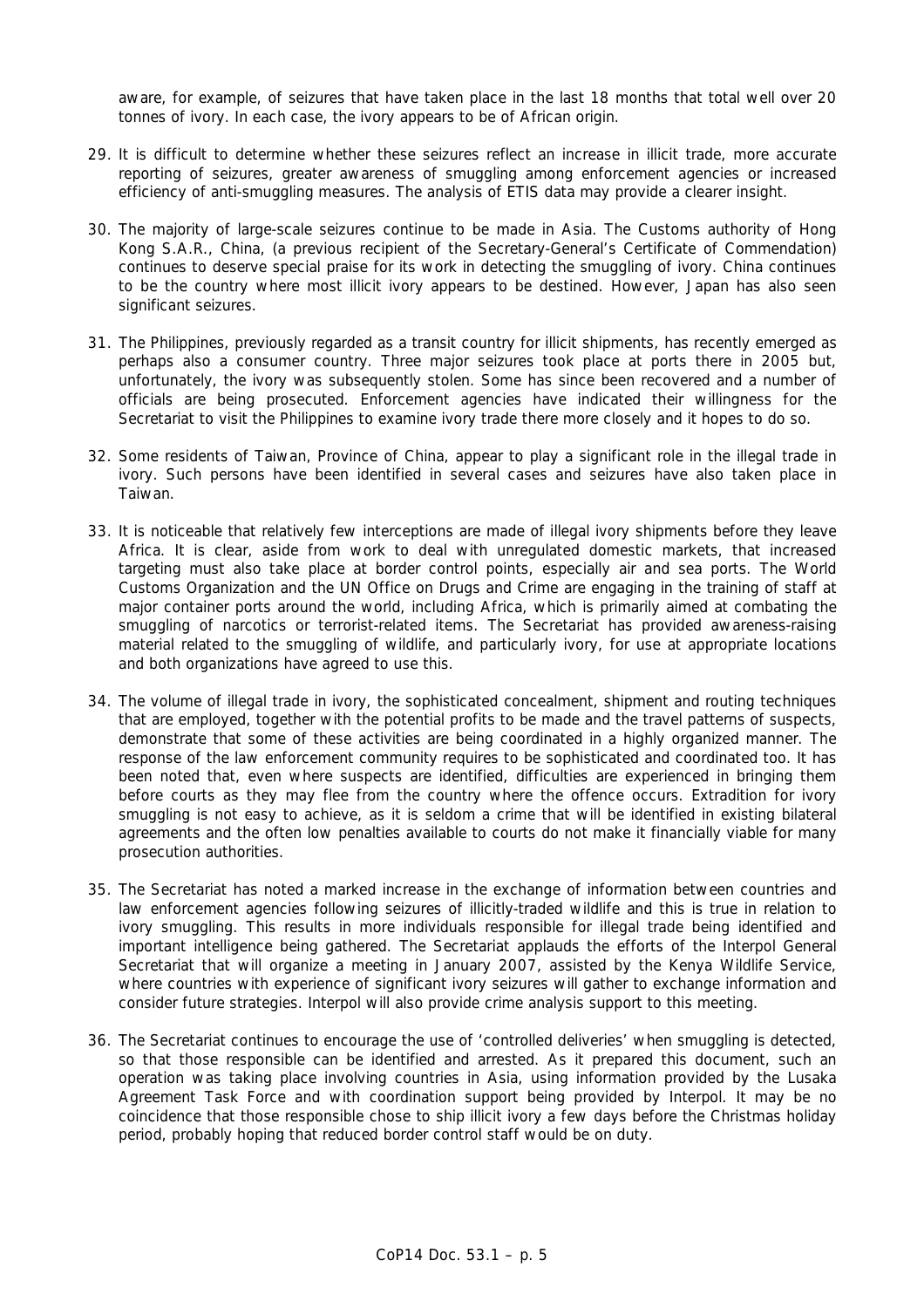## Conclusion

- 37. The Secretariat will provide an oral update on this subject at CoP14 and may make specific recommendations once it has had an opportunity to review the ETIS analysis.
- 38. If the Conference decides that the present Action plan for the control of trade in African elephant ivory should continue to be implemented, the wording will require to be updated and it should thereafter be adopted as a decision of CoP14.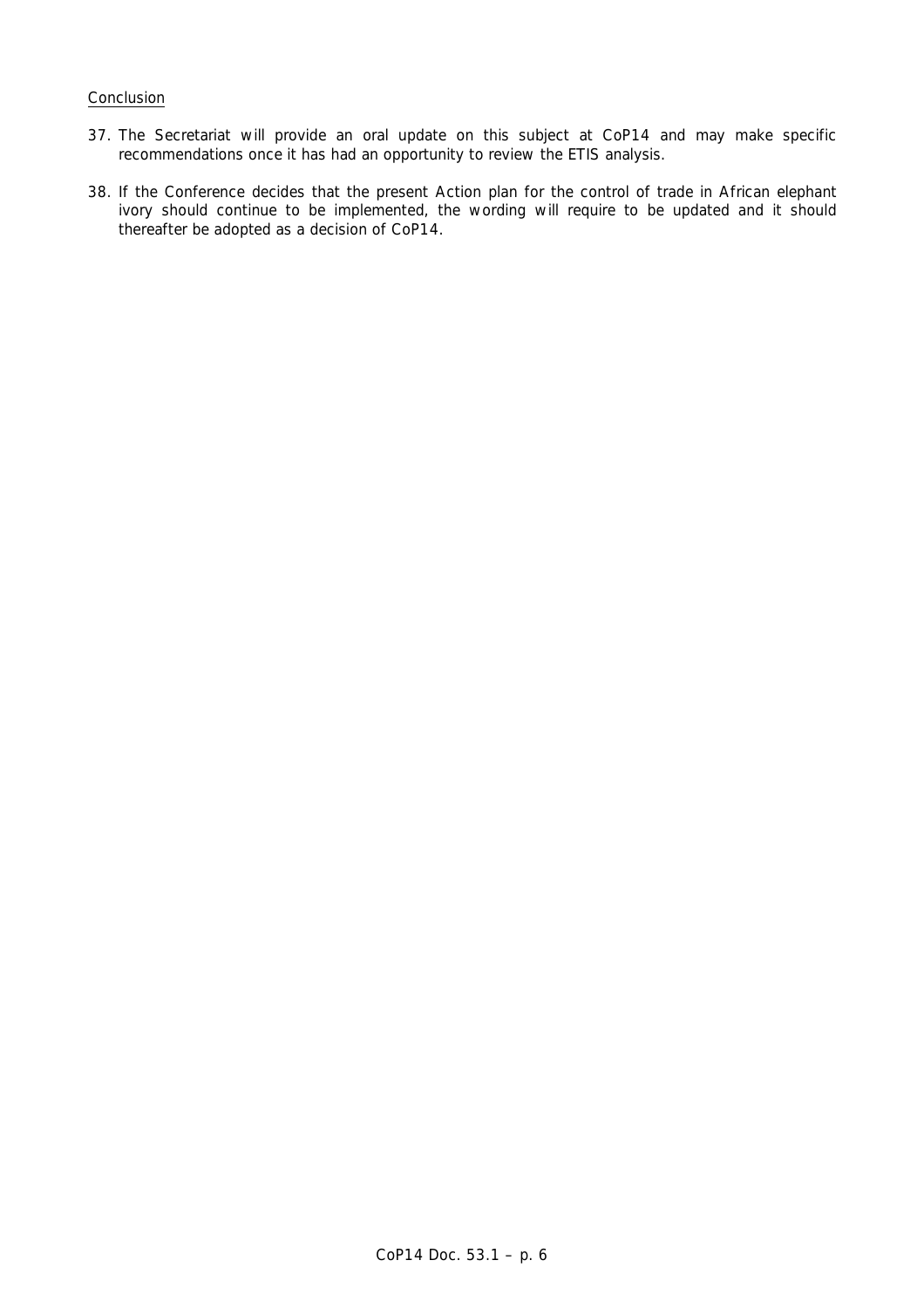# ACTION PLAN FOR THE CONTROL OF TRADE IN AFRICAN ELEPHANT IVORY

- 1. All African elephant range States<sup>1</sup> should urgently:
	- a) prohibit the unregulated domestic sale of ivory (raw, semi-worked or worked). Legislation should include a provision which places the onus of proof of lawful possession upon any person found in possession of ivory in circumstances from which it can reasonably be inferred that such possession was for the purpose of unauthorized transfer, sale, offer for sale, exchange or export or any person transporting ivory for such purposes;
	- b) issue instructions to all law enforcement and border control agencies to enforce existing or new legislation rigorously; and
	- c) engage in public awareness campaigns publicizing existing or new prohibitions on ivory sales.
- 2. Parties should, by 31 March 2005, report to the Secretariat on progress made. Such reports should include details of seizures, copies of new legislation, copies of administrative instructions or orders to enforcement agencies and details of awareness campaigns. The Secretariat should report on Parties' progress at the 53rd meeting of the Standing Committee.
- 3. In the interim, the Secretariat should work with the relevant countries in Africa to provide any technical assistance that may be necessary to aid the implementation of this action plan.
- 4. The Secretariat should also engage in efforts to publicize the present action plan and the subsequent halting of domestic ivory sales in individual African countries through contacting relevant organizations such as airlines and IATA. It should also, via ICPO-Interpol and the World Customs Organization, communicate with the heads of police and Customs authorities in Africa, advising them of this initiative. Furthermore the Secretariat should request all Parties worldwide to publicize the action plan, particularly to discourage persons who are travelling to Africa from purchasing raw, semi-worked or worked<sup>2</sup> ivory and to encourage border control authorities to be alert to illegal imports of ivory and to make every effort to intercept illicit movements of ivory.
- 5. All elephant range States are recommended to cooperate with existing research projects studying the identification of ivory, especially by supplying relevant samples for DNA and other forensic science profiling.
- 6. The Secretariat should seek the assistance of Governments, international organizations and nongovernmental organizations in supporting the work to eradicate illegal exports of ivory from the African continent and the unregulated domestic markets that contribute to illicit trade.
- 7. At the 13th meeting of the Conference of the Parties, the Secretariat should seek the agreement of the Parties that it would, from 1 June 2005, ensure that work is undertaken, including *in situ* verification missions where appropriate, to assess, on a country-by-country basis, progress made with the implementation of the action plan. Priority should be given to those Parties that are identified during research by the Secretariat and through other appropriate sources of information to have active and unregulated internal markets for ivory. Priority should be given to Cameroon, the Democratic Republic of the Congo, Djibouti, Nigeria and any other country identified through ETIS.
- 8. In cases where Parties or non-Parties are found not to implement the action plan, or where ivory is found to be illegally sold, the Secretariat should issue a Notification to the Parties advising them that the Conference of the Parties recommends that Parties should not engage in commercial trade in specimens of CITES-listed species with the country in question.

l

*<sup>1</sup> Except any Party for which an annotation in the Appendices authorizes trade in worked ivory.* 

*<sup>2</sup> Except Parties where the export of worked ivory for non-commercial purposes is lawful.*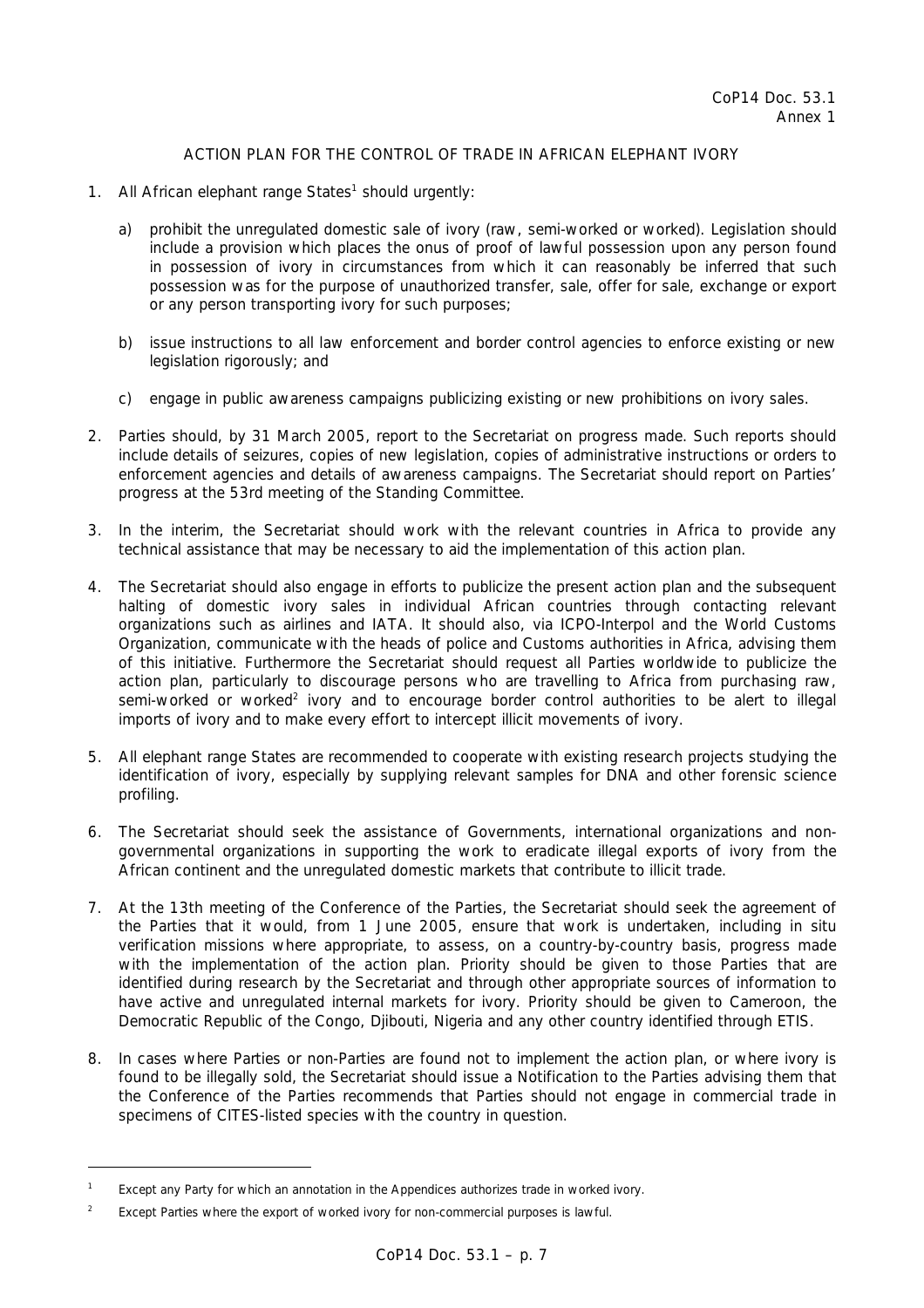- 9. The Secretariat should continue to monitor all domestic ivory markets outside Africa to ensure that internal controls are adequate and comply with the relevant provisions of Resolution Conf. 10.10 (Rev. CoP12) on Trade in elephant specimens. Priority should be given to China, Japan and Thailand, with particular attention being paid to any Party that has notified the Secretariat that it wishes to authorize imports of ivory for commercial purposes.
- 10. The Secretariat should report upon the implementation of the action plan at each meeting of the Standing Committee.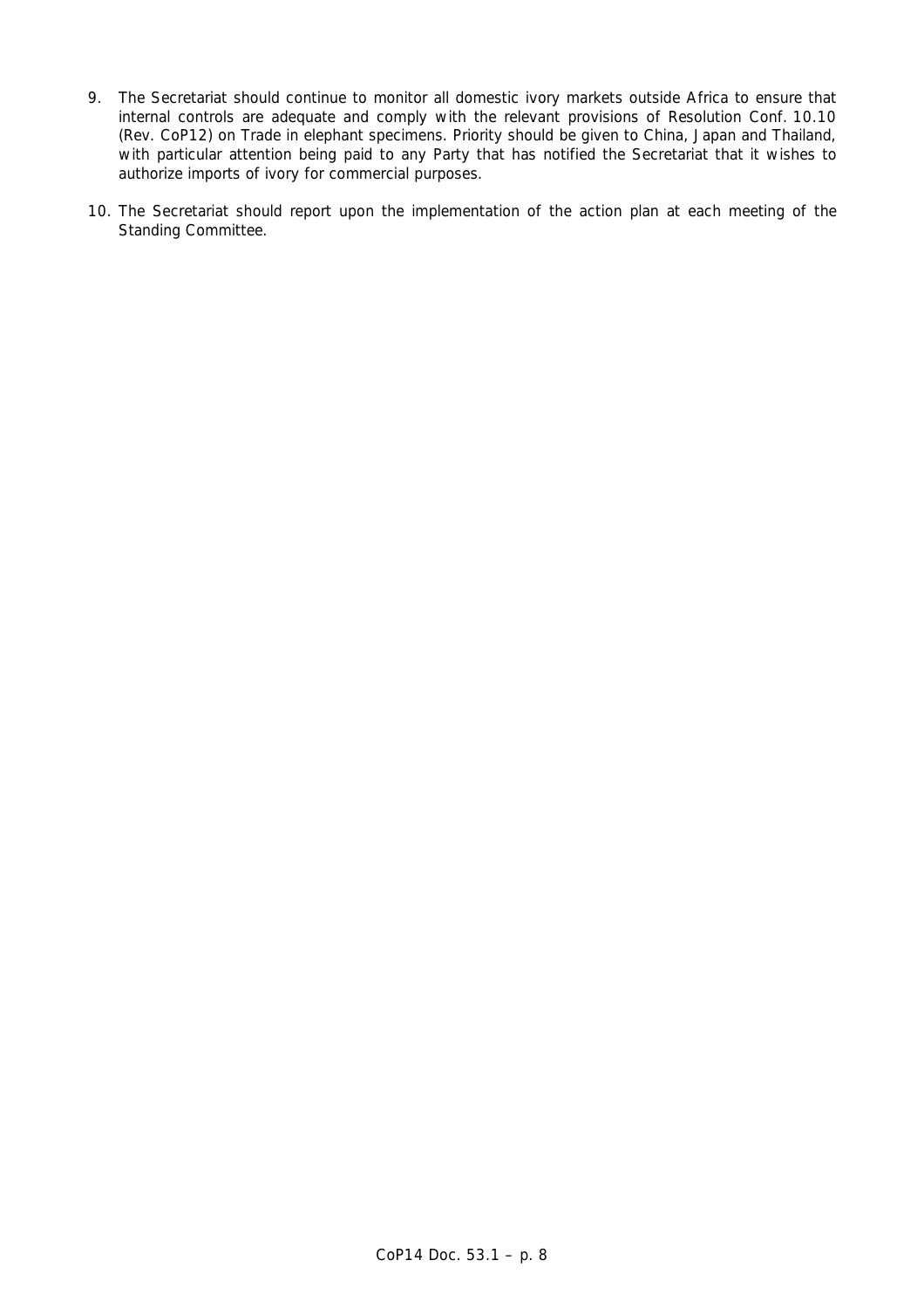# REPORT SUBMITTED BY THAILAND FOR THE 14TH MEETING OF THE CONFERENCE OF THE PARTIES

In accordance with the decision of the 54th Standing Committee meeting, below is the report submitted by Thailand for the 14th meeting of the Conference of the Party. It is noted that the information and activities mentioned are mainly from the 2005 fiscal year (October 1, 2005 – September 31, 2006), except when indicated otherwise.

# 1. Legislation

- a) In order to fully meet the requirements of CITES by using two principle laws, WARPA and Plant Act (No.2) B.E.2535, Thailand has made efforts to improve its national legislation for CITES implementation. The WARPA amended in 1992 was then intended to comply with CITES. Though this WARPA is fully implemented, supported legislations such as the Custom Act B.E. 2469 (1926), the Commercial Registration Act, B.E. 2499 (1956), and the Animal Epidemics Act B.E. 2499 (1956), and Export and Import of Goods Act B.E. 2522(1979) are also applied to CITES implementation.
- b) Despite WARPA legislation is fully implemented, with other laws mentioned above, the previous government initiated the policy to update laws all over the country. Because of this opportunity, in the last couple of years the Department of National Parks, Wildlife and Plant Conservation (DoNP) proposed to improve WARPA as one of the natural resources laws to protect Thailand's natural resources. This revised legislation aims to modernize and re-categorize the articles to be better in implementing not only for domestic wildlife management, but for compliance with international agreements as well. The new revision has also provided significant roles of people participation in helping the government sector to protect Thailand's wildlife habitats and species, i.e., the committee at local levels. This new revision will provide significant mechanisms in managing and researching Thailand wildlife resources. As of December 2006, the new revision was at the secretariat office of the Prime Minister office. The revised legislation is still there since the political change in Thailand on September 19, 2006. This new revision may need to wait until the new elected-government comes to office to make a decision. However, it should be further noted that the timelines described for Cabinet consideration and Parliament ruling from the up coming government can only be approximate. The approvals depend on other pending, unrelated legislation, and day to day business of Cabinet and Parliament.
- 2. Law Enforcement Activities

 To comply with the article 8 and 14 of the convention, as well as recommended in Resolutions Conference 11.8 (Review CoP13), Thailand by 3 Management Authorities, DoNP, Department of Agriculture, and Fisheries department, has made significant progress in implementing CITES. Principle Laws such as Wild Reservation and Protection Act B.E. 2535 (1992) or WARPA and Plant Act (No.2) B.E.2535 are implemented. Support Acts such as the Custom Act B.E. 2469 (1926), Pant Act (No.2) B.E.2535, the Commercial Registration Act, B.E. 2499 (1956), the Animal Epidemics Act B.E. 2499 (1956), and Export and Import of Goods Act B.E. 2522(1979) are also applied to CITES implementation. Ministerial regulations have been applied; checking points are set up along the border with neighboring countries, and at international sea and air ports. With efforts from these 3 Authorities, together with their partners from the Thai police, customs and relevant governmental organizations, as well as the support from Non-Governmental Organizations, the following activities were implemented.

# 2.1 CITES activities at the national level

 a) Thailand cracks down on illegal trade in CITES and endangered species. According to statistics from October 1, 2005 to September 31, 2006, DoNP, with cooperation from governmental counterparts (i.e., police, customs) and related non-governmental organization (i.e., TRAFFIC), intercepted 36 cases with confiscating 48 endangered species (3,241 animals) and parts or derivatives of 28 endangered species (734 animals). During 2005-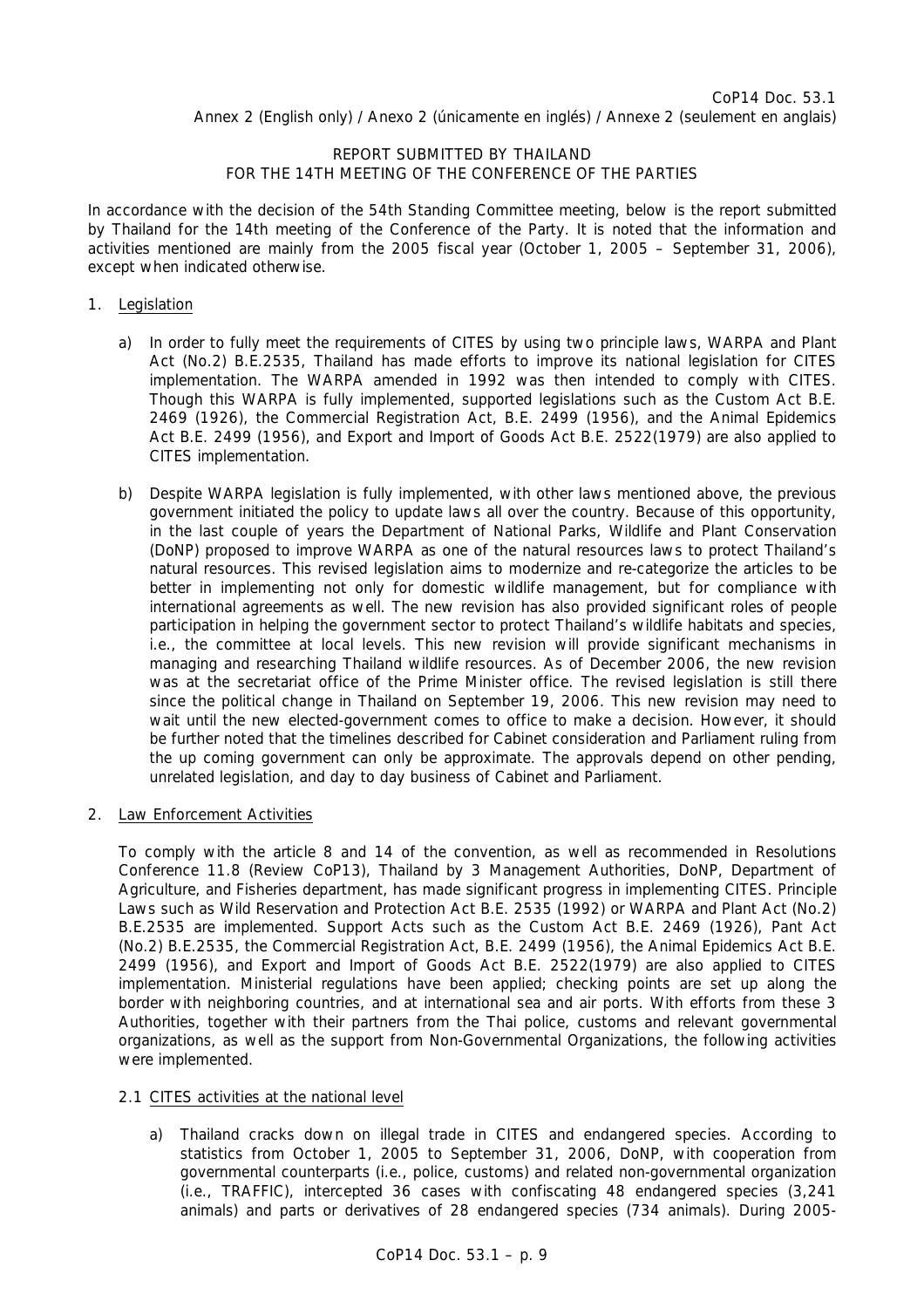2006, The Department of Agriculture confiscated 9 cases, with 7,181 plants/species (Orchid, Cycas, Cactus and Succulents combined) and Fisheries Department confiscated 39 cases. In 2006, The Customs Department seized 11 cases (1,623 individuals).This statistics do not include the cases operated by the Thai Police.

- b) In order to build capacity and strengthen cooperation on CITES enforcement by expanding networks among CITES authorities and related parties, the CITES Management Authorities has organized several trainings, seminars, and meetings at national level as follows:
	- 3 CITES Management Authorities meetings on March 7, 2006, at DoNP
	- The Seminar on Law Enforcement on Thailand and CITES Wild fauna and Flora Species, February 19-21, 2006, Khao Yai National Park, Thailand (Funded by WildAid)
	- The Thai national network committee on ASEAN Wildlife Network Enforcement Network meeting on May 17, 2006, at Ministry of Natural Resources and Environment (MoNRE)
	- Laws and CITES Training on June 22-24, 2006, at Khao Yai Training Center, Khao Yai National Park
	- Introduction to CITES/Controlling Illegal Wildlife Trade Training Workshop on August 9 to 11, 2006, at International Laws Enforcement Academy (ILEA), Bangkok, funded by TRAFFIC
	- CITES Species Identification Training on August 21-23, 2006, at Chaum Training Center, Petchaburi Province
	- MIKE Training, August 8-12 and September 5-9, 2006 at MIKE sites, western Thailand
	- MIKE IT Training, July 17-21, 2006, Kasetsart University, Bangkok, Thailand
	- MIKE GIS Training, December 18-22, Forestry Lab, Kasetsart University, Bangkok, Thailand.
- c) Network:
	- To support the ASEAN Wildlife Law Enforcement Network (ASEAN-WEN), Thailand designated DoNP as the focal point of the network. The National Wildlife Law Network Committee was set up by MoNRE executive no.316/2548, dated August 29, 2005. The network consists of 22 organizations such as DoNP, Department of Agriculture, Fisheries Department, Thai Police, Thai Police, Custom Department, Air and Sea Port Authorities, Thai Airways International, Forestry Department, Department of Live Stock Development, Public Relations Department, Tourism Authority of Thailand.
	- As the lead country on the objective 2 of the ASEAN Regional Action Plan on Trade in Wild Fauna and Flora (2005-2010) to promote networking among relevant law enforcement authorities in ASEAN countries to curb illegal trade in wild fauna and flora, Thailand set up the office of Programme Coordination Unit of ASEAN Wildlife Enforcement Network located at DoNP. This office will be the center for information exchange and coordination of enforcement work in the region.
	- To improve communication by networking among related agencies, Thailand, by DoNP with support from the Department of Agriculture and Fisheries Department, organized National Interagency Training Workshop at ILEA as mentioned above. Participants attending the workshop were from various governmental (i.e., customs, police) and non-governmental organizations (i.e., TRAFFIC, WCS), including private sectors (i.e., Fed-ex) to learn about CITES. This Training Workshop provided the opportunity to improve communications among CITES and non-CITES agencies. Many cases on CITES recently intercepted in Thailand were the results from this network.
- d) To build up public awareness on CITES, especially among sellers, DoNP, Department of Agriculture, Fisheries Department, and Thai police organized a seminar on CITES issues at Chatuchak market in Bangkok on August 4, 2006. DoNP also set up the wildlife campaign project in December 2006. This project aims to build awareness on wildlife illegal trade. It will be conducted domestically (both local issues targets through mass media and printed matters, i.e., signs, brochures, leaflets. Domestic airports, local markets, and hotels will be targeted for domestic public relations.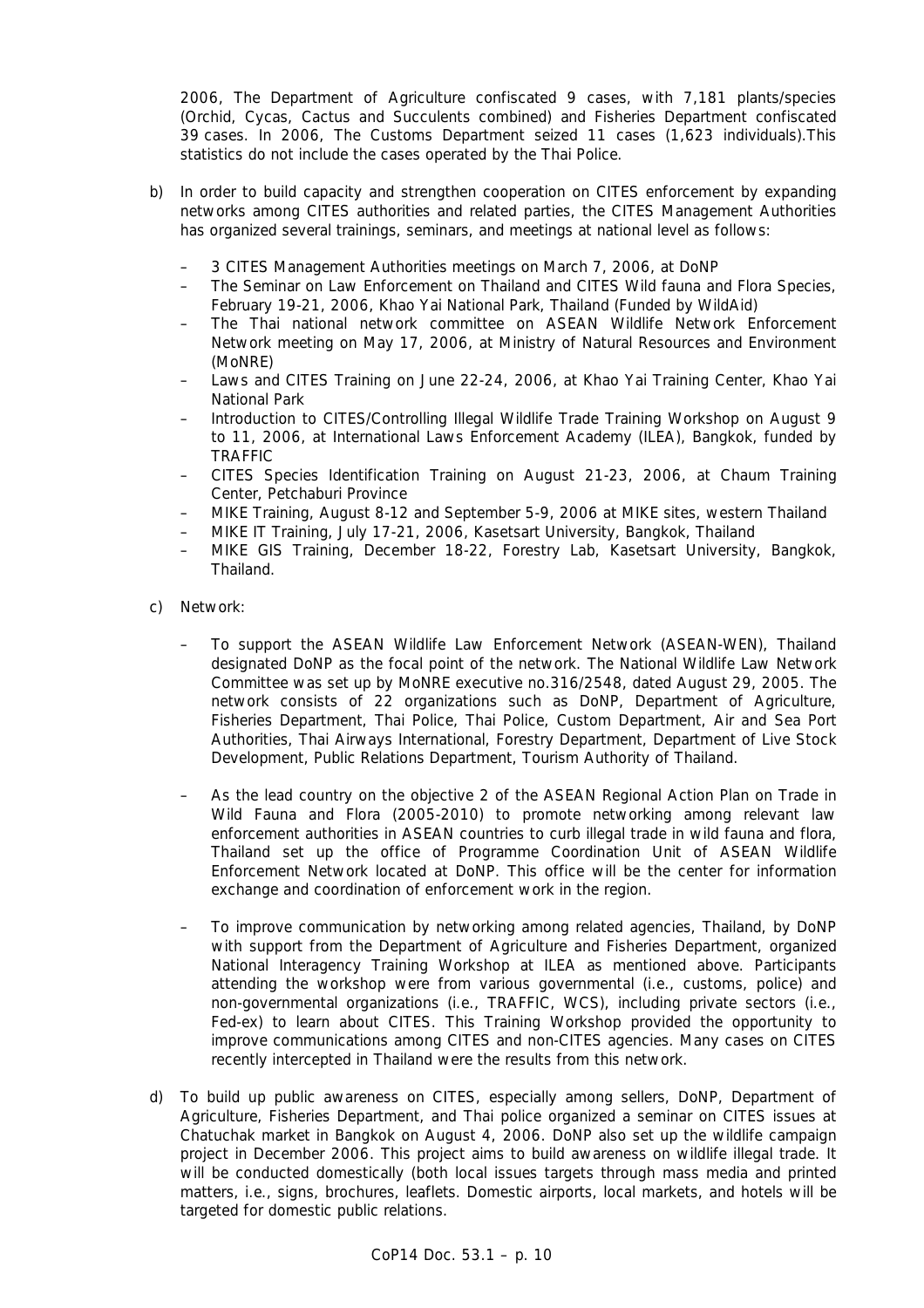### 2.2 Activities at the international level

 Many actions have been undertaken to promote regional or sub-regional coordination and cooperation in enforcement and implementation of CITES. These are listed below:

- a) To implement CITES, the repatriation of orangutans was conducted under ASEAN- WEN. Several meetings between the representatives from Thailand and Indonesia were conducted.
- b) Many cases of communication between 3 CITES MA of Thailand and MA of CITES members, among the countries in the network, or between the networks, have been contacted, e.g., validate the permits, passing information on illegal cases.
- c) In order to enhance the cooperation on the conservation and trade with neighboring countries, a possibility of exchange between officials working in the field of CITES was discussed, i.e., between Thailand and Lao, Thailand and Cambodia. Further discussion is needed to get funding support. These mutual visits are expected to start soon when funding is available.
- d) To strengthen the cooperation at the regional level, Thailand organized several international trainings, seminars, and meetings at national level as the following:
	- ASEAN Regional Law Enforcement Network, 17-21 October 2005, Khao Yai National Park, Thailand.
	- The Special Meeting of the ASEAN Ministers Responsible for the Implementation of CITES held on November 31 and 1 December 1, 2005, Bangkok
	- The repatriation of the orangutan meeting, on April 21-22, 2006, at Rama Gardens Hotel, Bangkok.
	- International Executive Seminar on Implementing the ASEAN-WEN, May 22-25, 2006, Bangkok, Thailand.
- e) To improve communications, building capacity, and expand the network, Thailand sent CITES staff to attend international workshops, meetings, trainings and seminars as the following:
	- The second Mekong sub-regional CITES implementation and enforcement workshop, July 4-7, 2006, Kunming, Yunnan, China
	- CITES and Livelihoods Workshop, Kirstenbosch Botanical Gardens, September 5-7, Cape Town, South Africa
	- The 54th Standing Committee meeting, on October 2-6, 2006, Geneva, Switzerland
	- The 3rd Australia Environmental Law Enforcement and Regulators Network (AELERT) annual meeting, November 22-24, 2006, Sydney, Australia
	- Coalition Against Wildlife Trafficking (CAWT), November 20-21, London, England
	- CITES Law Enforcement Seminar: Learning from Each Other, November 21-23, 2006, Hong Kong
	- The 4<sup>th</sup> Meeting of the ASEAN Experts Group on CITES, November 28-29, 2006, Manila, Philippines

#### 3. Illicit Trade in Ivory

 To comply with the convention as well as the Resolutions Conference 10.10 (Rev.CoP 12): Trade in elephant specimens, Thailand has put its efforts to combat illegal trade in ivory by submitting the action plan to comply with the above-mentioned resolution and part of Decision 12.39 at the 50th Standing Committee meeting, and report the progress at the 53th and 54th Standing Committee meetings. This includes:

 3.1 Provisional measures by (a) reviewing and using extended law within Thailand such as the Commercial registration Act, B.E. 2499 (1952) controlled by the Department of Business Development, which could be used for registration of ivory and ivory traders, and the Animal Epidemics Act, B.E. 2499 (1956) controlled by the Department of Livestock Development; (b) Raising public awareness such as notify the public that possession or trade of the carcasses of wild animals is illegal.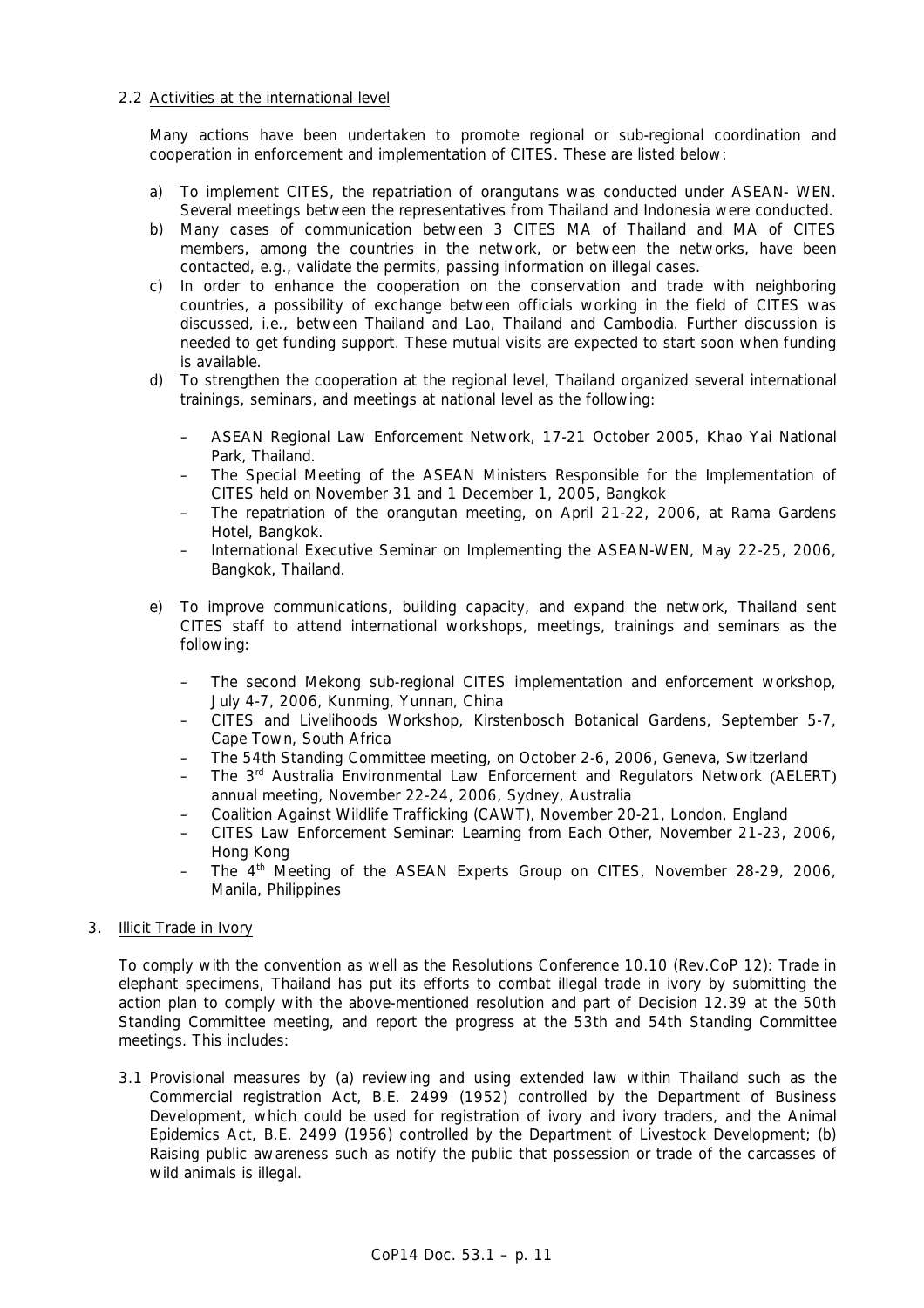3.2 Long term measures by amending the legislation for integrative administration and enforcement such as WARPA.

The progresses made up-to-date are:

- a) Provisional measures
	- i) The Ministry of Commerce issued the notification under the commercial Act B.E. 2499 (1956) requiring concerned entrepreneurs to apply for registration.
	- ii) Thailand by the Ministry of Commerce recently extended the new regulation under the Export and Import of Goods Act B.E. 2522 (1979) by declaring on March 17, 2006, the Commercial Proclaimation on exporting goods such as rice, ivory, and timbers. This new regulation include prohibition on exporting ASIAN Elephant (Elephas maximus) , whether live or dead, including ivory, sperm, embryo, hair, meat, skin, teeth, nail, bone, blood, DNA, parts or derivatives extracted from the elephant. The penalty for the offender is jail for 10 years, or a fine five times of the price of the goods, or getting both jail and fine. This is the new development for DoNP to apply regulations to control ivory export from the country.
	- iii) The new wildlife task force has been established by DoNP executive order no. 1717/2549, dated November 10, 2006. The task force consists of the staff form CITES MA of Thailand, Forest Fire and Protection Office, Wildlife Conservation Office, and related staff deal with wildlife issues. One of the responsibilities of this task force is to dealing with elephant issues.
	- iv) Since Thailand has domestic and wild elephants, one of the difficulties to work on combating illicit trade in ivory is ivory identification. Despite this difficulty, from 2000 to 2004Thailand made great efforts and arrested 28 cases, with 7,768 pieces of ivory weight 3,316 kilograms (the weigh figure includes raw ivory, semi-worked ivory, and worked ivory) This information has been sent to ETIS. Recently after setting up the new wildlife task force, in December 2006 Thailand seize 9 cases with 13 elephants in central Thailand.
	- v) The research on ivory identification is in the process to establish emthod to identify ivory or ivory products whether they are made from ASEAN or African ivory. This is the cooperation project between DoNP (CITES MA and SA Authorities) and Kasetsart University. This project is an attempt of CITES Thailand to investigate the technical issues related to law enforcement.
	- vi) DoNP sent notification on December 22, 2006, to the governors throughout the country asking for their cooperation in taking serious actions on illicit trade in ivory. The actions include investigate sources of ivory of entrepreneurs, seize ivory, and public relation. With other notifications sent to Ministry of Commerce (Department of Business Development) and Department of Livestock Development, the department ask both departments to consider improving their legislations (if necessary), inspect ivory cases, and provide information on ivory cases from concerned entrepreneurs to DoNP. More importantly, the department sent other notifications to its counterparts, Thai police and Customs Department, to take similar serious actions and work closely with DoNP in investigating cases on ivory trades and stop the international illicit trade in ivory. Moreover, DoNP also ordered it organizations i.e., 16 Protected Area Administration Offices, to work closely with other governmental and non-governmental organizations as well as local authorities to combat illegal use of ivory. DoNP uses the wildlife task force mentioned above to take action and publicize elephant issues to the public.
	- vii) DoNP also works through the MIKE project, which has two pilot sites in Thailand. By collecting the MIKE data, DoNP will have an opportunity to apply information from the MIKE database as the reference to combat illicit Ivory Trade.